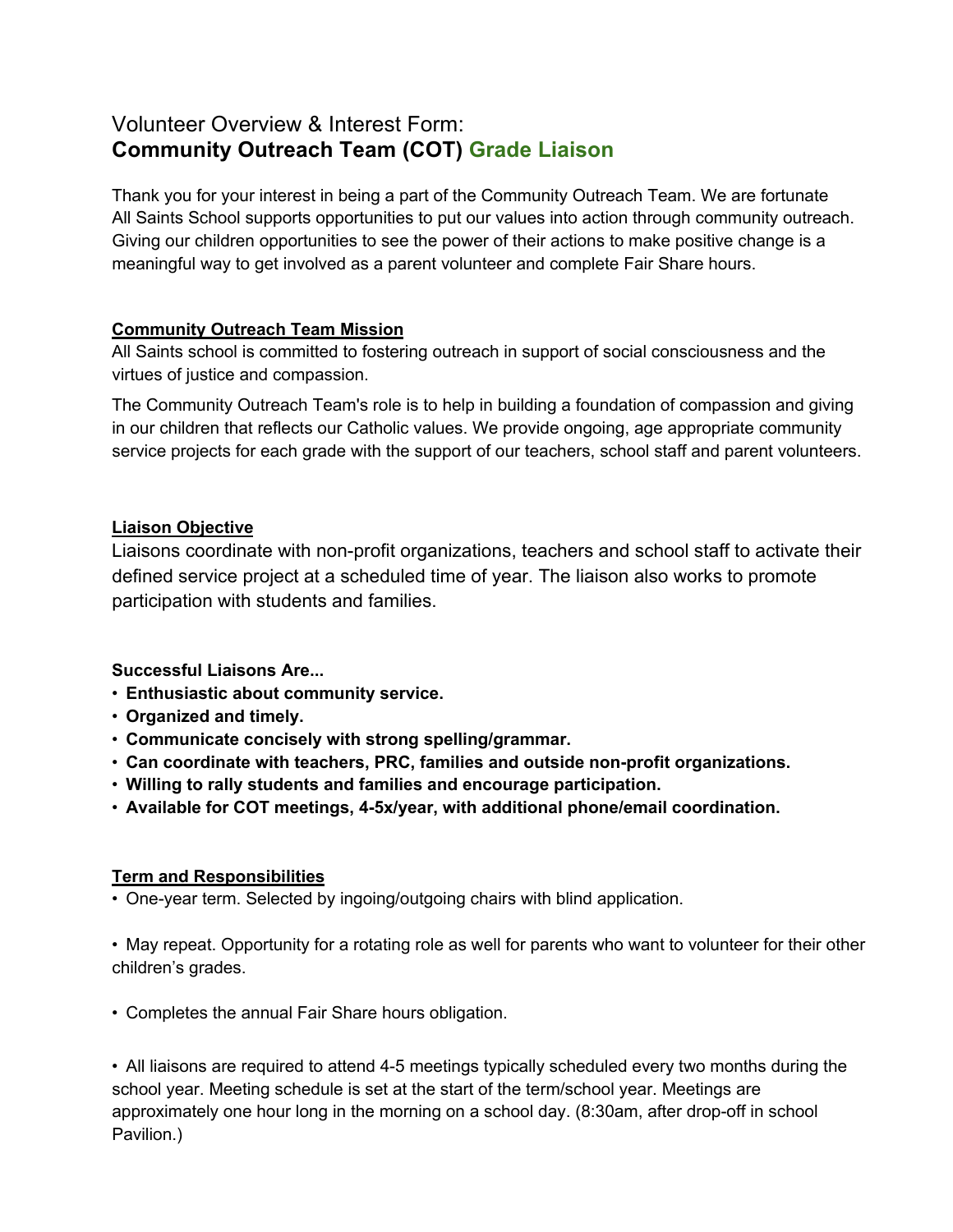• Liaisons collaborate with chair/co-chair on their defined grade project, which are repeated each year. Chair/co-chairs share the project plan, timing, non-profit contact information and sample emails and flyers that can be used to support their efforts. Liaisons are supported by chair/co-chairs for any needs or concerns throughout the project and term.

Regular email communication with the grade PRC representative

Start of school year to introduce yourself as COT liaison, announce community service project for the grade, timing of when project will happen in the school year

- Announcement of project start including project description, information about the organization, how the students and families will be involved in serving the organization.

Creation of flyers if needed about non profit organization and project/donation details.

Promote service project and encourage participation. Share photos, successes, impact on organization, and reminders of important dates and needs.

Engage and coordinate with families for any volunteer opportunities to support the project

Thank you to students and families for their service at end of project. Share the number of hours, items or other results. Share photos or quotes. Celebrate the impact of their efforts.

• Regular email communication with COT chair/co-chairs on project updates

- Any changes in non-profit contact information or policies
- Dates set for project drives, guest speakers, classroom events or field trips
- Information to be shared for all-school communication and PRC chair for general newsletter announcements

Document donation with count of hours, items, or other results to list in yearbook and end of year Giving Report.

Send photos that can be shared on AS social media to promote service, yearbook and end of year Giving Report.

- Any updates in project that should be shared with the next COT rep for the upcoming year.
- Communicate with teachers to coordinate and support project needs in classroom
- Introduce yourself to teachers and confirm project, non profit partner, and general timing.
- Close to start of project, connect with teacher on engaging students on the importance of

community service and the upcoming opportunity to support the project/organization

- Timing of guest speakers, classroom events, field trips, etc.
- Encourage in-class reminders of service project goals and timing.
- Send thank you for supporting COT and non-profit, celebrate their efforts and success
- Communicate with outside non-profit organization
- Introduce yourself to organization contact and confirm project partnership, and general timing.
- Close to start of project, connect with contact to confirm organization needs and project details.

- Coordinate with contact how best to educate students on non-profit and their service impact.

Example: representative as a guest speaker, schedule on-site volunteer effort.

- Send thank you supporting COT and partnering with AS on the service project.

• Communicate with All Saints parish contact on any opportunities for parish to be involved in service opportunities. Example: dates for the calendar or donation asks for newsletter.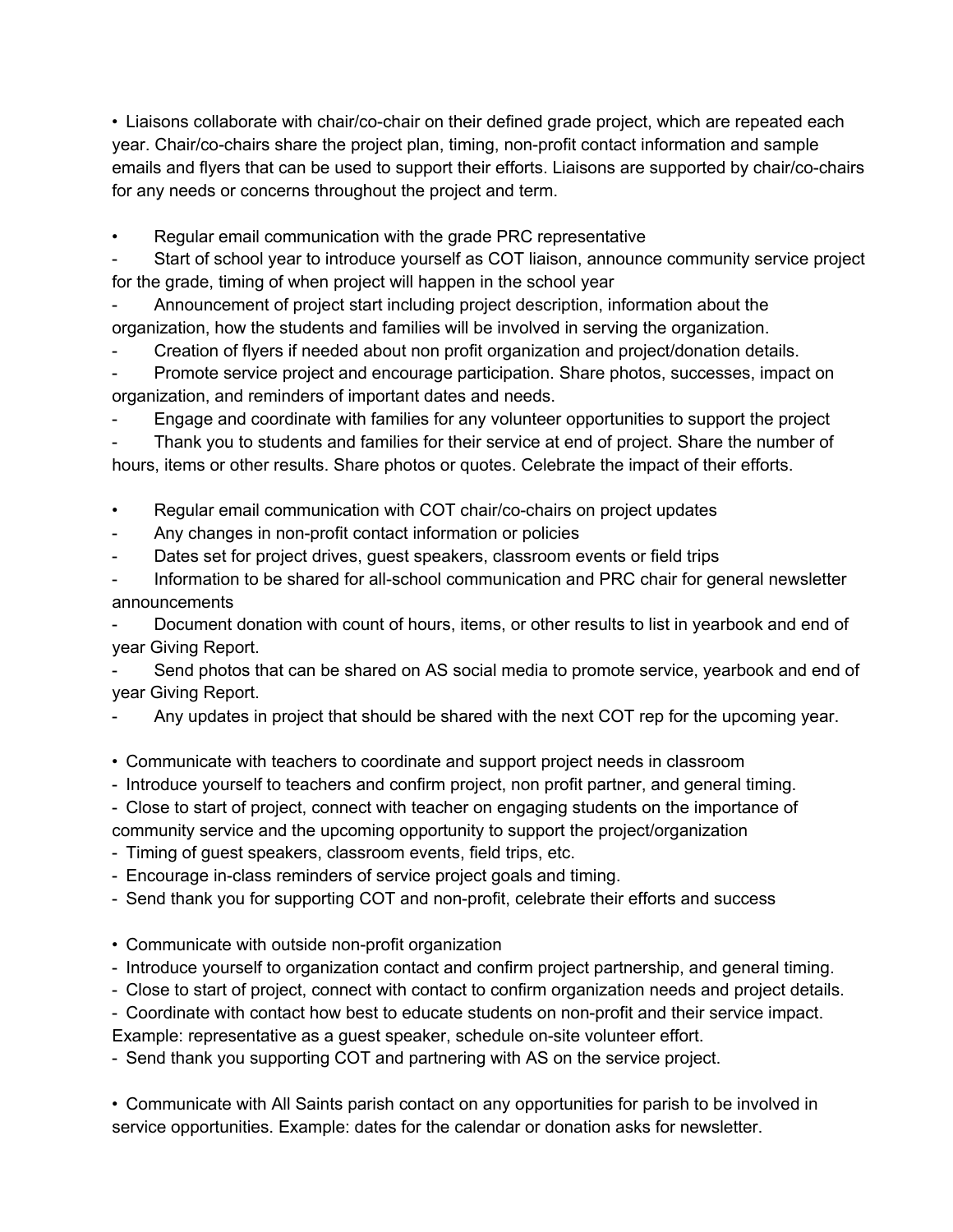• Communicate and coordinate with school administration on any all-school drive donation collection or drop off plans. Use of the school's donation bins, tables or overnight storage.

- Arrange for materials, deliveries or other project support needs. Examples:
- Drop flyers or donation boxes off at school for classroom distribution
- Collect donations and or money through paypal or other apps
- Set up and take down tables in school portico
- Pick up donations from school and deliver to non-profit
- Provide poster materials or other supplies to classrooms (cost are reimbursed)

#### *Liaison Volunteer Time Commitment - Rough Estimation*:

#### **Pre-Kindergarten - Sunshine Committee (Teacher Led Projects)**

The Sunshine Committee delivers special messages to faculty, staff and parish personnel who are celebrating an event or needs support, encouragement and prayers. Students will make and deliver special messages, cards, banners, flowers, etc.

Liaison Volunteer Estimate: Very little. 1-2 hours over the course of the school year. Could be more involved depending on how much support and involvement you and the teacher determine.

#### **Kindergarten - Our Neighborhood Community (Teacher Led Projects)**

The students will take part in discussion and creating a special message for our three project recipient groups: veterans, seniors, and neighbors. Veteran's Day: Discuss the value provided by our veteran's and take part in a project that demonstrates our appreciation for what they do for our country, usually creating placemats. Valentine's Day: Partner with Laurelhurst Village Senior Living facility to deliver hand crafted Valentines to the residents. Spring Flowers: Discuss the importance of being a good neighbor and create flower baskets to show our thanks to the neighbors in the homes that surround All Saints.

Liaison Volunteer Estimate: A few hours for each of the three projects. Coordinating guest speakers, helping with in-classroom activities, delivering cards or flowers, emails with families for project updates.

#### **1st Grade - Uplift Patients & Families**

Twice a year the first grade classrooms will collect donations to benefit our two selected charities. In fall, the class collects art supplies for the patients of Randall Children's Hospital. In spring, the class collects food pantry snacks to support families staying in the Ronald McDonald House.

Liaison Volunteer Estimate: 4-6 hours for each of the two projects. Coordinating guest speakers, coordinating student involvement if possible, coordinating donation drive, email communications.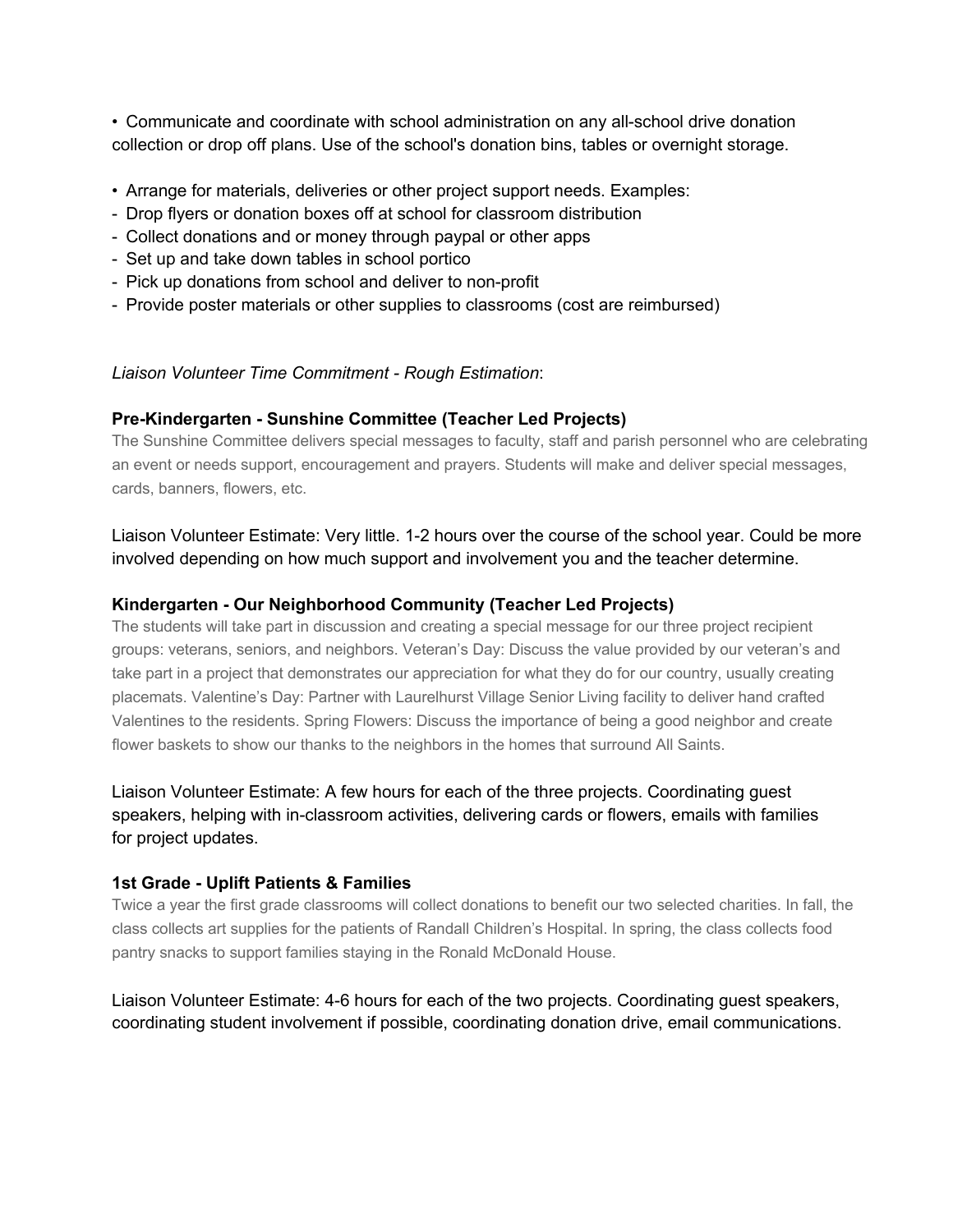#### **2nd Grade - Books Build Bridges**

Once a year the second grade hosts an all-school book drive to benefit Children's Book Bank. Students bring books they collected from home, their family, friends or neighbors to donate. In addition, the students promote the book drive throughout the school with posters and announcements.

Liaison Volunteer Estimate: Several hours for the two weeks leading up to the book drive coordinating guest speaker, coordinating donation drive, coordinating poster project in class, email communications, etc. Drive week will require daily time either from liaison or volunteers to host the morning book collection table, count daily totals, and store book boxes until the end of week. At the end of the week, volunteer needed to deliver book boxes to the Book Bank. (Book drive typically collects 1,500 or more books.)

#### **3rd Grade – Colorful Reuse**

Once a year the third grade hosts an all-school used crayon drive to benefit The Crayon Initiative. In June, students bring used crayons they collected from home or their classrooms to donate. In addition, the students promote the used crayon drive throughout the school with posters and announcements.

Liaison Volunteer Estimate: Several hours for the two weeks leading up to the crayon drive coordinating guest speaker, coordinating donation drive, coordinating poster project in class, email communications, etc. Drive week will require daily time either from liaison or volunteers to host the morning crayon collection table, store crayons until the end of week, and ship boxes using the organizations premade labels.

#### **4th Grade - Feeding the Hungry**

Twice a year the 4th grade classrooms will participate with two selected charities working to fight hunger. In the winter, the 4th grade classes create sack lunches to support The Blanchet House homeless lunch program. Grade families donate to a grocery shopping fund, and then students gather in the Parish Hall to make sandwiches and create sack lunches. In the Spring, students take a field trip to Oregon Food Bank where they spend two and a half hours working as volunteers.

Liaison Volunteer Estimate: 4-8 hours for each of the two projects. Coordinating guest speaker, coordinating donation drive, email communications. Coordinating guest speaker, coordinating Oregon Food Bank field trip, email communications.

*\*2022/2023 school year, a collection of non-perishable snacks for New Avenues for Youth supporting homeless youth may need to replace Oregon Food Bank depending on their acceptance of volunteers. \**

#### **5th Grade - Kids Helping Kids**

Both class projects are collection drives asked of the whole school. They also both tie into the 5<sup>th</sup> grade religion curriculum to serve our community by providing clothes for those in need. In October, the 4th grade classes host a school-wide warm winter clothing drive for NW Children's Outreach. In May, students lead an all-school sock and underwear drive for Project Lemonade.

Liaison Volunteer Estimate: 4-8 hours for each of the two projects. Coordinating guest speaker, coordinating poster project in class, coordinating all-school donation drive, email communications, delivering potentially up to 50-200 bags or boxes of clothing, email communications. If situation permits, coordinating NW Children's Outreach field trip to sort clothing on-site.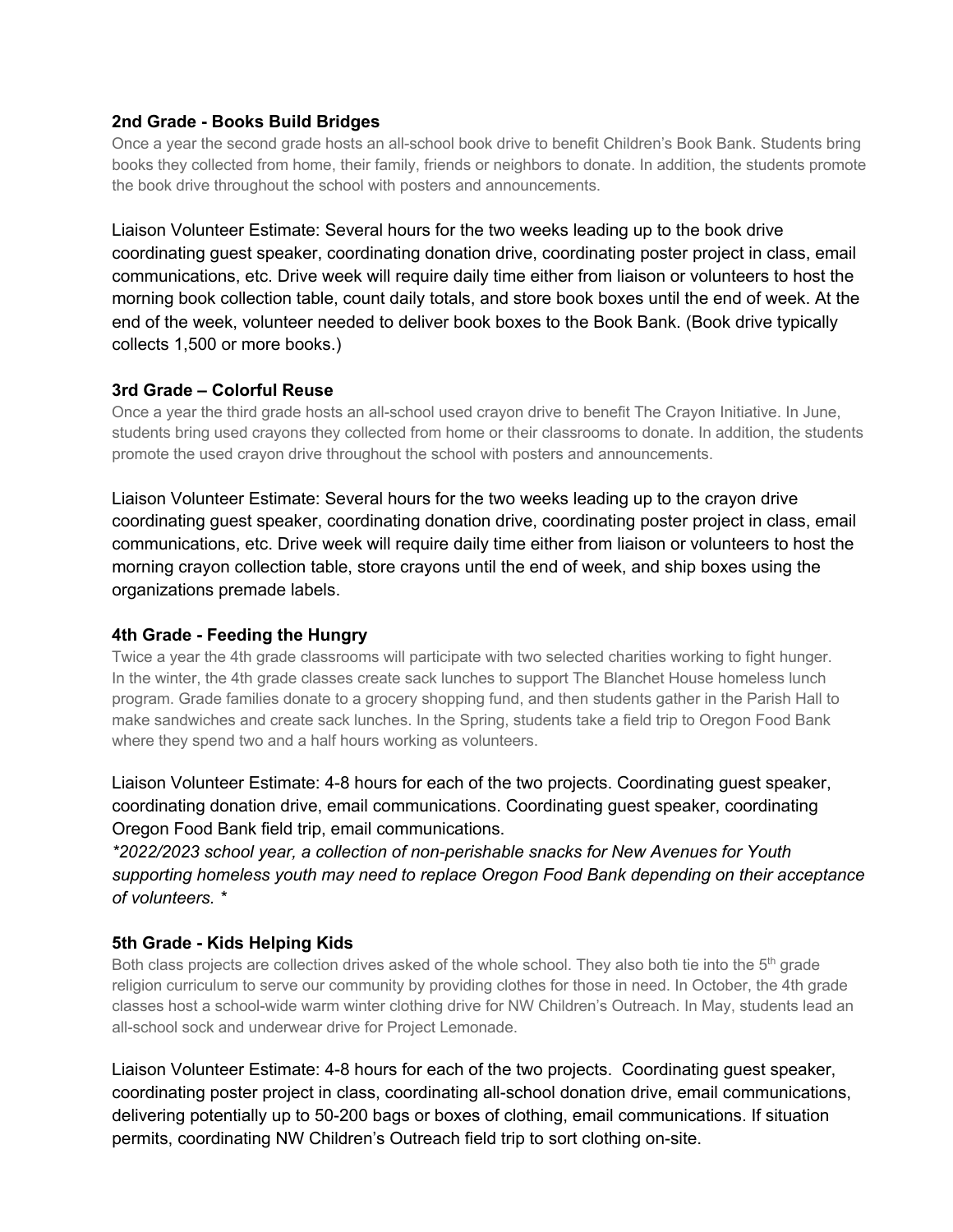# **6th Grade - New Temporary Theme and Project in Development**

Previously, this project includes several visits to Providence Center for Medically Fragile Children where they are partnered with Providence teams and read books, do art projects, sing songs, go on walk-and-rolls, and other activities. This project is on hold with continued Covid-19 precautions.

Currently, class holds a grade specific toiletry drive for New Avenues for Youth working on prevention and intervention of youth homelessness. 2022 this drive was scheduled for the  $100<sup>th</sup>$  day of school in February.

## Liaison Volunteer Estimate: 4-8 hours coordinating guest speaker, coordinating donation drive, email communications, and delivery of donations.

## **7th Grade - Called to Discipleship (Teacher Led Projects)**

The seventh grade religion classes participate in a Service-Learning Project – "Called to Discipleship" during Lent. Working in small groups, students choose an organization to support. They then share their project with the school and service community throughout Lent and on Service Sunday.

Liaison Volunteer Estimate: Work with teacher on how much support is needed. Estimate 2-3 hours over the course of the school year. Could be more involved depending on how much support and involvement you and the teacher determine.

## **8th Grade - Community Food Pantry**

The 8th grade students lead monthly, all-school food drives to benefit the St. Vincent de Paul food pantry located in the All Saints Parish. The drives are held for a week each month and students collect all donated items from the classrooms or common areas and deliver to the food pantry. Students also have the opportunity to support Christmas food boxes by building, filling and carrying boxes that are delivered to families for the holidays.

Liaison Volunteer Estimate: 3-6 hours each month. Coordinating guest speaker, school promotional communications and signs, coordinating monthly all-school donation drives, delivery to pantry in parish hall, and email communications.



**OUTREACH** cot@allsaintsportland.com